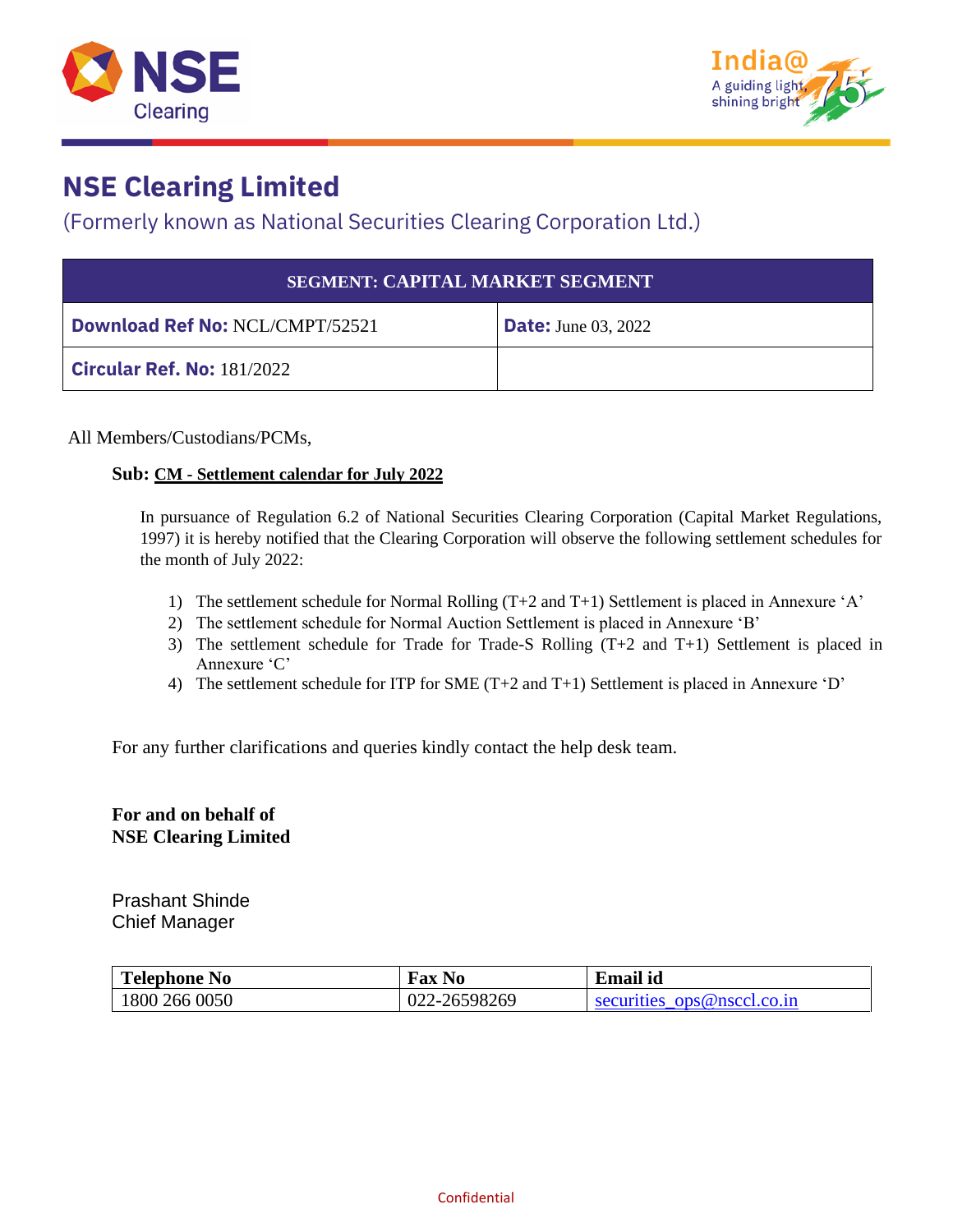



| Annexure 'A'                                     |                                                                       |                   |                 |                     |                   |  |
|--------------------------------------------------|-----------------------------------------------------------------------|-------------------|-----------------|---------------------|-------------------|--|
| SETTLEMENT CALENDAR NORMAL SEGMENT (ROLLING T+2) |                                                                       |                   |                 |                     |                   |  |
| <b>Settlement</b>                                | <b>Trade</b><br><b>Trade</b><br><b>Custodial</b><br><b>Settlement</b> |                   |                 |                     | <b>Settlement</b> |  |
| <b>Type</b>                                      | No.                                                                   | <b>Start Date</b> | <b>End Date</b> | <b>Confirmation</b> | <b>Date</b>       |  |
|                                                  |                                                                       |                   |                 | <b>Date</b>         |                   |  |
| N                                                | 2022124                                                               | 01-Jul-22         | 01-Jul-22       | 04-Jul-22           | 05-Jul-22         |  |
| N                                                | 2022125                                                               | 04-Jul-22         | 04-Jul-22       | 05-Jul-22           | 06-Jul-22         |  |
| N                                                | 2022126                                                               | 05-Jul-22         | 05-Jul-22       | 06-Jul-22           | 07-Jul-22         |  |
| N                                                | 2022127                                                               | 06-Jul-22         | 06-Jul-22       | 07-Jul-22           | 08-Jul-22         |  |
| N                                                | 2022128                                                               | 07-Jul-22         | 07-Jul-22       | 08-Jul-22           | 11-Jul-22         |  |
| N                                                | 2022129                                                               | 08-Jul-22         | 08-Jul-22       | 11-Jul-22           | 12-Jul-22         |  |
| N                                                | 2022130                                                               | 11-Jul-22         | 11-Jul-22       | 12-Jul-22           | 13-Jul-22         |  |
| N                                                | 2022131                                                               | 12-Jul-22         | 12-Jul-22       | 13-Jul-22           | 14-Jul-22         |  |
| N                                                | 2022132                                                               | 13-Jul-22         | 13-Jul-22       | 14-Jul-22           | 15-Jul-22         |  |
| N                                                | 2022133                                                               | 14-Jul-22         | 14-Jul-22       | 15-Jul-22           | 18-Jul-22         |  |
| N                                                | 2022134                                                               | 15-Jul-22         | 15-Jul-22       | 18-Jul-22           | 19-Jul-22         |  |
| N                                                | 2022135                                                               | 18-Jul-22         | 18-Jul-22       | 19-Jul-22           | 20-Jul-22         |  |
| N                                                | 2022136                                                               | 19-Jul-22         | 19-Jul-22       | 20-Jul-22           | 21-Jul-22         |  |
| N                                                | 2022137                                                               | 20-Jul-22         | 20-Jul-22       | 21-Jul-22           | 22-Jul-22         |  |
| N                                                | 2022138                                                               | 21-Jul-22         | 21-Jul-22       | 22-Jul-22           | 25-Jul-22         |  |
| N                                                | 2022139                                                               | 22-Jul-22         | 22-Jul-22       | 25-Jul-22           | 26-Jul-22         |  |
| N                                                | 2022140                                                               | 25-Jul-22         | 25-Jul-22       | 26-Jul-22           | 27-Jul-22         |  |
| N                                                | 2022141                                                               | 26-Jul-22         | 26-Jul-22       | 27-Jul-22           | 28-Jul-22         |  |
| N                                                | 2022142                                                               | 27-Jul-22         | 27-Jul-22       | 28-Jul-22           | 29-Jul-22         |  |
| N                                                | 2022143                                                               | 28-Jul-22         | 28-Jul-22       | 29-Jul-22           | 01-Aug-22         |  |
| N                                                | 2022144                                                               | 29-Jul-22         | 29-Jul-22       | 01-Aug-22           | 02-Aug-22         |  |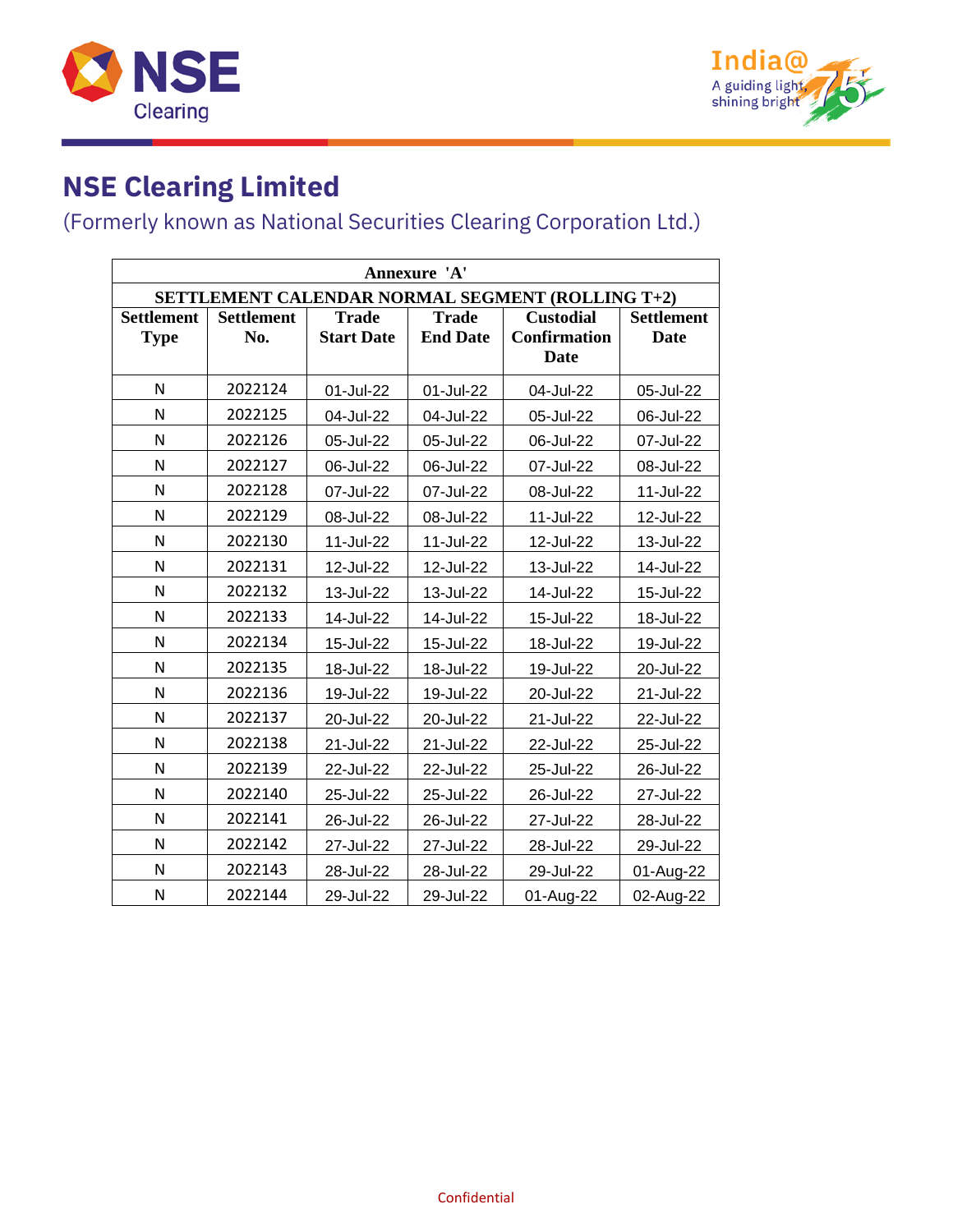



| SETTLEMENT CALENDAR NORMAL SEGMENT (ROLLING T+1) |                   |                   |                 |                     |                   |
|--------------------------------------------------|-------------------|-------------------|-----------------|---------------------|-------------------|
| <b>Settlement</b>                                | <b>Settlement</b> | <b>Trade</b>      | <b>Trade</b>    | <b>Custodial</b>    | <b>Settlement</b> |
| <b>Type</b>                                      | No.               | <b>Start Date</b> | <b>End Date</b> | <b>Confirmation</b> | <b>Date</b>       |
|                                                  |                   |                   |                 | Date                |                   |
| M                                                | 2022624           | 01-Jul-22         | 01-Jul-22       | 01-Jul-22           | 04-Jul-22         |
| M                                                | 2022625           | 04-Jul-22         | 04-Jul-22       | 04-Jul-22           | 05-Jul-22         |
| M                                                | 2022626           | 05-Jul-22         | 05-Jul-22       | 05-Jul-22           | 06-Jul-22         |
| M                                                | 2022627           | 06-Jul-22         | 06-Jul-22       | 06-Jul-22           | 07-Jul-22         |
| M                                                | 2022628           | 07-Jul-22         | 07-Jul-22       | 07-Jul-22           | 08-Jul-22         |
| M                                                | 2022629           | 08-Jul-22         | 08-Jul-22       | 08-Jul-22           | 11-Jul-22         |
| M                                                | 2022630           | 11-Jul-22         | 11-Jul-22       | 11-Jul-22           | 12-Jul-22         |
| M                                                | 2022631           | 12-Jul-22         | 12-Jul-22       | 12-Jul-22           | 13-Jul-22         |
| M                                                | 2022632           | 13-Jul-22         | 13-Jul-22       | 13-Jul-22           | 14-Jul-22         |
| M                                                | 2022633           | 14-Jul-22         | 14-Jul-22       | 14-Jul-22           | 15-Jul-22         |
| M                                                | 2022634           | 15-Jul-22         | 15-Jul-22       | 15-Jul-22           | 18-Jul-22         |
| M                                                | 2022635           | 18-Jul-22         | 18-Jul-22       | 18-Jul-22           | 19-Jul-22         |
| M                                                | 2022636           | 19-Jul-22         | 19-Jul-22       | 19-Jul-22           | 20-Jul-22         |
| M                                                | 2022637           | 20-Jul-22         | 20-Jul-22       | 20-Jul-22           | 21-Jul-22         |
| M                                                | 2022638           | 21-Jul-22         | 21-Jul-22       | 21-Jul-22           | 22-Jul-22         |
| M                                                | 2022639           | 22-Jul-22         | 22-Jul-22       | 22-Jul-22           | 25-Jul-22         |
| M                                                | 2022640           | 25-Jul-22         | 25-Jul-22       | 25-Jul-22           | 26-Jul-22         |
| M                                                | 2022641           | 26-Jul-22         | 26-Jul-22       | 26-Jul-22           | 27-Jul-22         |
| M                                                | 2022642           | 27-Jul-22         | 27-Jul-22       | 27-Jul-22           | 28-Jul-22         |
| M                                                | 2022643           | 28-Jul-22         | 28-Jul-22       | 28-Jul-22           | 29-Jul-22         |
| M                                                | 2022644           | 29-Jul-22         | 29-Jul-22       | 29-Jul-22           | 01-Aug-22         |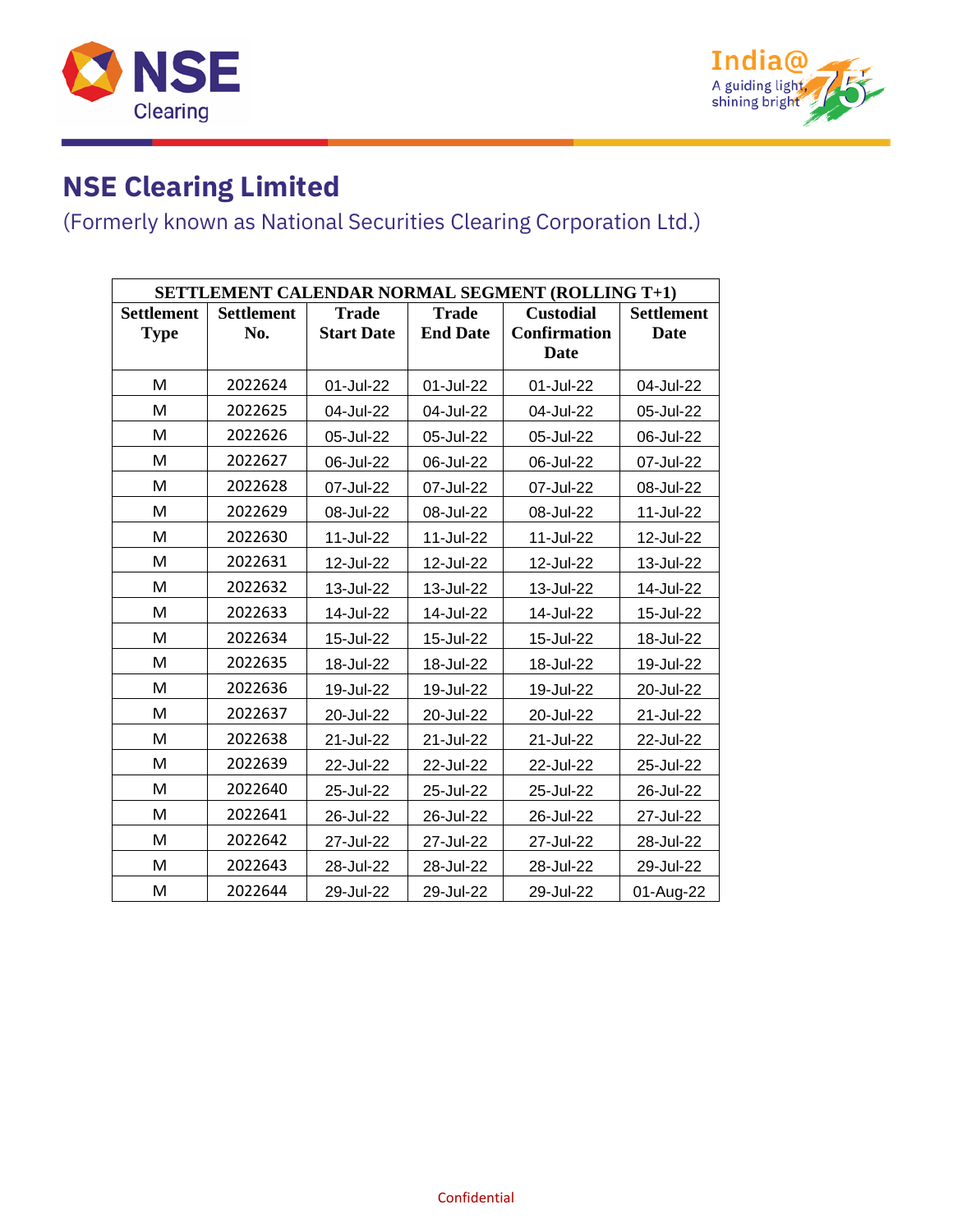



| <b>Annexure 'B'</b>                                  |                          |                             |                                                        |                        |  |  |
|------------------------------------------------------|--------------------------|-----------------------------|--------------------------------------------------------|------------------------|--|--|
| SETTLEMENT CALENDAR AUCTION NORMAL (ROLLING - T + 1) |                          |                             |                                                        |                        |  |  |
| <b>Settlement</b><br><b>Type</b>                     | <b>Settlement</b><br>No. | <b>Trade</b><br><b>Date</b> | <b>Custodial</b><br><b>Confirmation</b><br><b>Date</b> | <b>Settlement Date</b> |  |  |
| А                                                    | 2022124                  | 05-Jul-22                   | 05-Jul-22                                              | 06-Jul-22              |  |  |
| А                                                    | 2022125                  | 06-Jul-22                   | 06-Jul-22                                              | 07-Jul-22              |  |  |
| А                                                    | 2022126                  | 07-Jul-22                   | 07-Jul-22                                              | 08-Jul-22              |  |  |
| Α                                                    | 2022127                  | 08-Jul-22                   | 08-Jul-22                                              | 11-Jul-22              |  |  |
| A                                                    | 2022128                  | 11-Jul-22                   | 11-Jul-22                                              | 12-Jul-22              |  |  |
| Α                                                    | 2022129                  | 12-Jul-22                   | 12-Jul-22                                              | 13-Jul-22              |  |  |
| A                                                    | 2022130                  | 13-Jul-22                   | 13-Jul-22                                              | 14-Jul-22              |  |  |
| A                                                    | 2022131                  | 14-Jul-22                   | 14-Jul-22                                              | 15-Jul-22              |  |  |
| A                                                    | 2022132                  | 15-Jul-22                   | 15-Jul-22                                              | 18-Jul-22              |  |  |
| Α                                                    | 2022133                  | 18-Jul-22                   | 18-Jul-22                                              | 19-Jul-22              |  |  |
| А                                                    | 2022134                  | 19-Jul-22                   | 19-Jul-22                                              | 20-Jul-22              |  |  |
| Α                                                    | 2022135                  | 20-Jul-22                   | 20-Jul-22                                              | 21-Jul-22              |  |  |
| А                                                    | 2022136                  | 21-Jul-22                   | 21-Jul-22                                              | 22-Jul-22              |  |  |
| А                                                    | 2022137                  | 22-Jul-22                   | 22-Jul-22                                              | 25-Jul-22              |  |  |
| A                                                    | 2022138                  | 25-Jul-22                   | 25-Jul-22                                              | 26-Jul-22              |  |  |
| A                                                    | 2022139                  | 26-Jul-22                   | 26-Jul-22                                              | 27-Jul-22              |  |  |
| Α                                                    | 2022140                  | 27-Jul-22                   | 27-Jul-22                                              | 28-Jul-22              |  |  |
| A                                                    | 2022141                  | 28-Jul-22                   | 28-Jul-22                                              | 29-Jul-22              |  |  |
| Α                                                    | 2022142                  | 29-Jul-22                   | 29-Jul-22                                              | 01-Aug-22              |  |  |
| А                                                    | 2022143                  | 01-Aug-22                   | 01-Aug-22                                              | 02-Aug-22              |  |  |
| Α                                                    | 2022144                  | 02-Aug-22                   | 02-Aug-22                                              | 03-Aug-22              |  |  |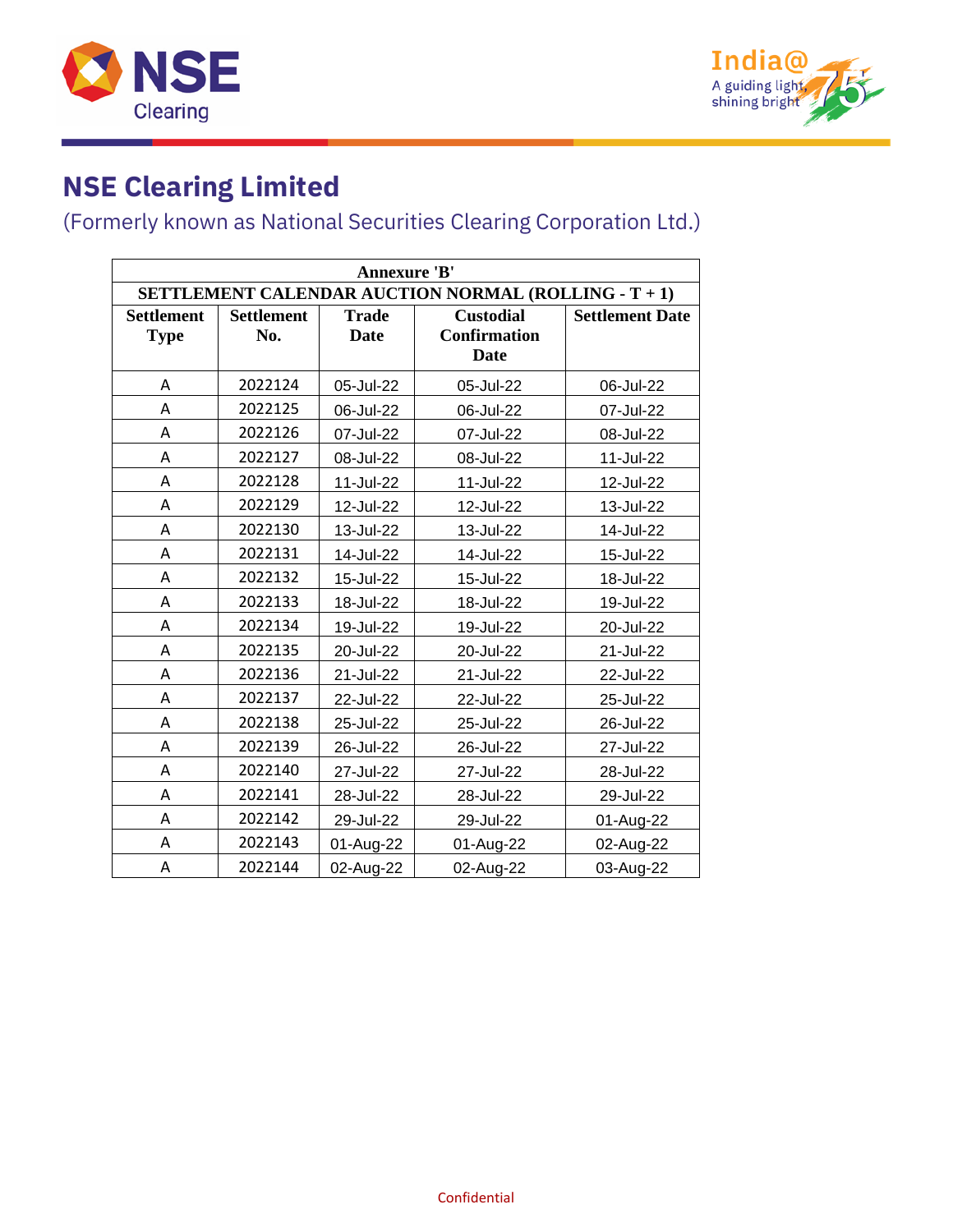



| Annexure 'C'                                    |                          |                            |                          |                                          |                           |  |  |
|-------------------------------------------------|--------------------------|----------------------------|--------------------------|------------------------------------------|---------------------------|--|--|
| SETTLEMENT CALENDAR - TRADE FOR TRADE-S ROLLING |                          |                            |                          |                                          |                           |  |  |
| <b>Settlement</b><br><b>Type</b>                | <b>Settlement</b><br>No. | <b>Trade Start</b><br>Date | <b>Trade End</b><br>Date | <b>Custodial</b><br>Confirmation<br>Date | <b>Settlement</b><br>Date |  |  |
| W                                               | 2022124                  | 01-Jul-22                  | 01-Jul-22                | 04-Jul-22                                | 05-Jul-22                 |  |  |
| W                                               | 2022125                  | 04-Jul-22                  | 04-Jul-22                | 05-Jul-22                                | 06-Jul-22                 |  |  |
| W                                               | 2022126                  | 05-Jul-22                  | 05-Jul-22                | 06-Jul-22                                | 07-Jul-22                 |  |  |
| W                                               | 2022127                  | 06-Jul-22                  | 06-Jul-22                | 07-Jul-22                                | 08-Jul-22                 |  |  |
| W                                               | 2022128                  | 07-Jul-22                  | 07-Jul-22                | 08-Jul-22                                | 11-Jul-22                 |  |  |
| W                                               | 2022129                  | 08-Jul-22                  | 08-Jul-22                | 11-Jul-22                                | 12-Jul-22                 |  |  |
| W                                               | 2022130                  | 11-Jul-22                  | 11-Jul-22                | 12-Jul-22                                | 13-Jul-22                 |  |  |
| W                                               | 2022131                  | 12-Jul-22                  | 12-Jul-22                | 13-Jul-22                                | 14-Jul-22                 |  |  |
| W                                               | 2022132                  | 13-Jul-22                  | 13-Jul-22                | 14-Jul-22                                | 15-Jul-22                 |  |  |
| W                                               | 2022133                  | 14-Jul-22                  | 14-Jul-22                | 15-Jul-22                                | 18-Jul-22                 |  |  |
| W                                               | 2022134                  | 15-Jul-22                  | 15-Jul-22                | 18-Jul-22                                | 19-Jul-22                 |  |  |
| W                                               | 2022135                  | 18-Jul-22                  | 18-Jul-22                | 19-Jul-22                                | 20-Jul-22                 |  |  |
| W                                               | 2022136                  | 19-Jul-22                  | 19-Jul-22                | 20-Jul-22                                | 21-Jul-22                 |  |  |
| W                                               | 2022137                  | 20-Jul-22                  | 20-Jul-22                | 21-Jul-22                                | 22-Jul-22                 |  |  |
| W                                               | 2022138                  | 21-Jul-22                  | 21-Jul-22                | 22-Jul-22                                | 25-Jul-22                 |  |  |
| W                                               | 2022139                  | 22-Jul-22                  | 22-Jul-22                | 25-Jul-22                                | 26-Jul-22                 |  |  |
| W                                               | 2022140                  | 25-Jul-22                  | 25-Jul-22                | 26-Jul-22                                | 27-Jul-22                 |  |  |
| W                                               | 2022141                  | 26-Jul-22                  | 26-Jul-22                | 27-Jul-22                                | 28-Jul-22                 |  |  |
| W                                               | 2022142                  | 27-Jul-22                  | 27-Jul-22                | 28-Jul-22                                | 29-Jul-22                 |  |  |
| W                                               | 2022143                  | 28-Jul-22                  | 28-Jul-22                | 29-Jul-22                                | 01-Aug-22                 |  |  |
| W                                               | 2022144                  | 29-Jul-22                  | 29-Jul-22                | 01-Aug-22                                | 02-Aug-22                 |  |  |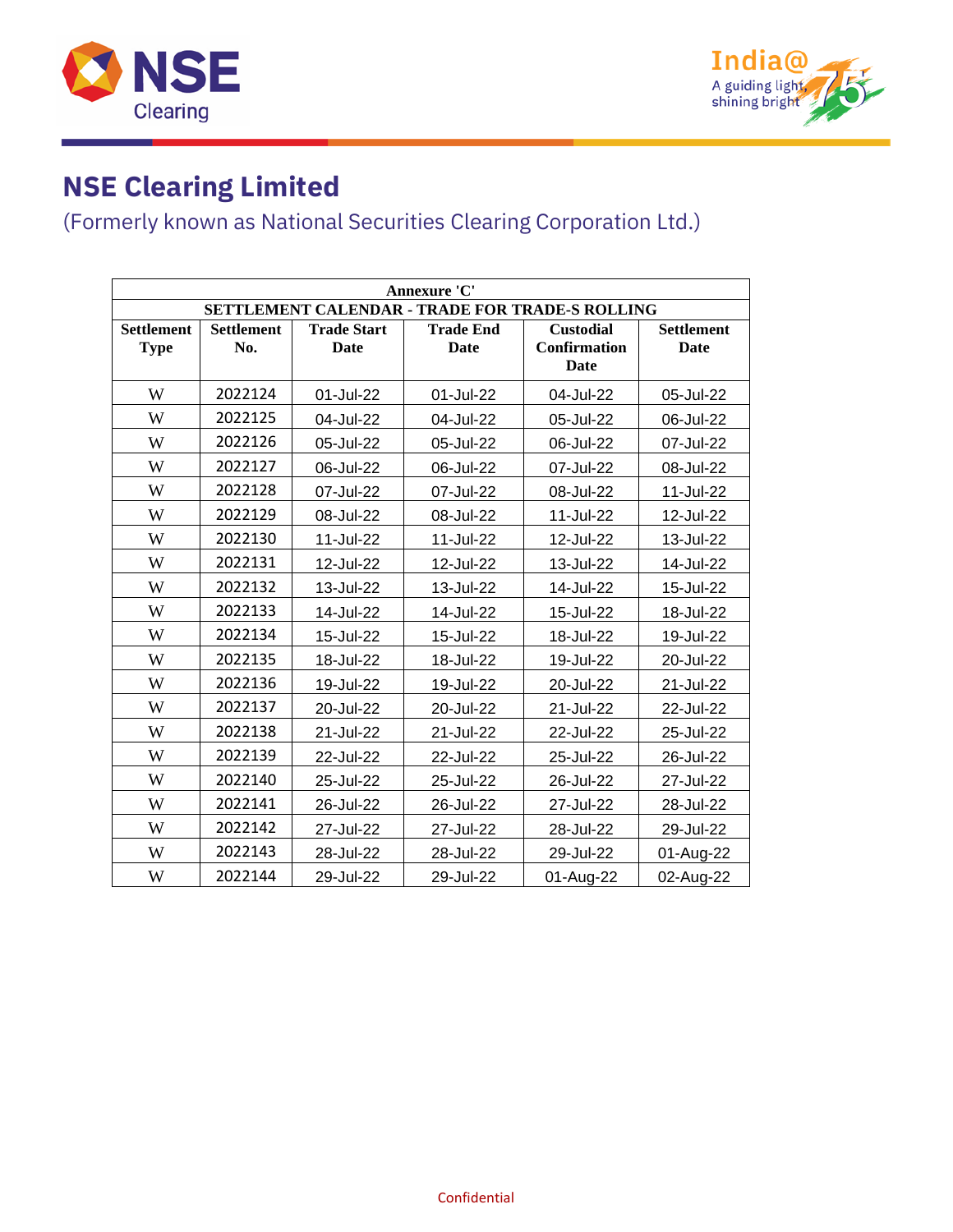



| SETTLEMENT CALENDAR - TRADE FOR TRADE-S ROLLING (ROLLING T+1) |                   |                    |                  |                     |                        |  |  |
|---------------------------------------------------------------|-------------------|--------------------|------------------|---------------------|------------------------|--|--|
| <b>Settlement</b>                                             | <b>Settlement</b> | <b>Trade Start</b> | <b>Trade End</b> | <b>Custodial</b>    | <b>Settlement Date</b> |  |  |
| <b>Type</b>                                                   | No.               | <b>Date</b>        | <b>Date</b>      | <b>Confirmation</b> |                        |  |  |
|                                                               |                   |                    |                  | Date                |                        |  |  |
| Z                                                             | 2022624           | 01-Jul-22          | 01-Jul-22        | 01-Jul-22           | 04-Jul-22              |  |  |
| Z                                                             | 2022625           | 04-Jul-22          | 04-Jul-22        | 04-Jul-22           | 05-Jul-22              |  |  |
| Z                                                             | 2022626           | 05-Jul-22          | 05-Jul-22        | 05-Jul-22           | 06-Jul-22              |  |  |
| Z                                                             | 2022627           | 06-Jul-22          | 06-Jul-22        | 06-Jul-22           | 07-Jul-22              |  |  |
| Z                                                             | 2022628           | 07-Jul-22          | 07-Jul-22        | 07-Jul-22           | 08-Jul-22              |  |  |
| Z                                                             | 2022629           | 08-Jul-22          | 08-Jul-22        | 08-Jul-22           | 11-Jul-22              |  |  |
| Z                                                             | 2022630           | 11-Jul-22          | 11-Jul-22        | 11-Jul-22           | 12-Jul-22              |  |  |
| Z                                                             | 2022631           | 12-Jul-22          | 12-Jul-22        | 12-Jul-22           | 13-Jul-22              |  |  |
| Z                                                             | 2022632           | 13-Jul-22          | 13-Jul-22        | 13-Jul-22           | 14-Jul-22              |  |  |
| Z                                                             | 2022633           | 14-Jul-22          | 14-Jul-22        | 14-Jul-22           | 15-Jul-22              |  |  |
| Z                                                             | 2022634           | 15-Jul-22          | 15-Jul-22        | 15-Jul-22           | 18-Jul-22              |  |  |
| Z                                                             | 2022635           | 18-Jul-22          | 18-Jul-22        | 18-Jul-22           | 19-Jul-22              |  |  |
| Z                                                             | 2022636           | 19-Jul-22          | 19-Jul-22        | 19-Jul-22           | 20-Jul-22              |  |  |
| Z                                                             | 2022637           | 20-Jul-22          | 20-Jul-22        | 20-Jul-22           | 21-Jul-22              |  |  |
| Z                                                             | 2022638           | 21-Jul-22          | 21-Jul-22        | 21-Jul-22           | 22-Jul-22              |  |  |
| Z                                                             | 2022639           | 22-Jul-22          | 22-Jul-22        | 22-Jul-22           | 25-Jul-22              |  |  |
| Z                                                             | 2022640           | 25-Jul-22          | 25-Jul-22        | 25-Jul-22           | 26-Jul-22              |  |  |
| Z                                                             | 2022641           | 26-Jul-22          | 26-Jul-22        | 26-Jul-22           | 27-Jul-22              |  |  |
| Z                                                             | 2022642           | 27-Jul-22          | 27-Jul-22        | 27-Jul-22           | 28-Jul-22              |  |  |
| Z                                                             | 2022643           | 28-Jul-22          | 28-Jul-22        | 28-Jul-22           | 29-Jul-22              |  |  |
| Z                                                             | 2022644           | 29-Jul-22          | 29-Jul-22        | 29-Jul-22           | 01-Aug-22              |  |  |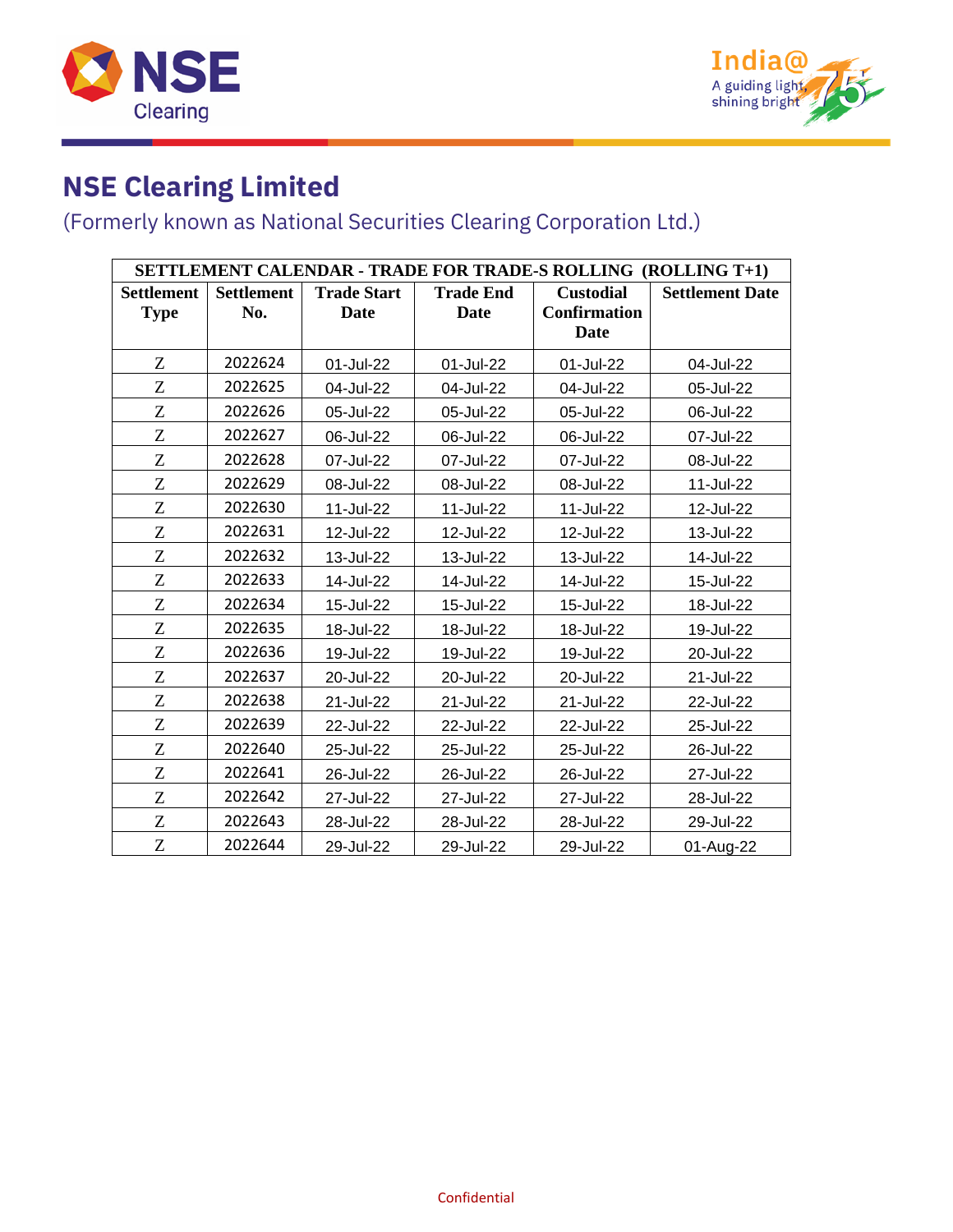



| Annexure 'D'                             |                                                                                                      |             |             |                     |             |  |
|------------------------------------------|------------------------------------------------------------------------------------------------------|-------------|-------------|---------------------|-------------|--|
| <b>SETTLEMENT CALENDAR - ITP FOR SME</b> |                                                                                                      |             |             |                     |             |  |
| <b>Settlement</b>                        | <b>Settlement</b><br><b>Trade Start</b><br><b>Trade End</b><br><b>Custodial</b><br><b>Settlement</b> |             |             |                     |             |  |
| <b>Type</b>                              | No.                                                                                                  | <b>Date</b> | <b>Date</b> | <b>Confirmation</b> | <b>Date</b> |  |
|                                          |                                                                                                      |             |             | <b>Date</b>         |             |  |
| G                                        | 2022124                                                                                              | 01-Jul-22   | 01-Jul-22   | 04-Jul-22           | 05-Jul-22   |  |
| G                                        | 2022125                                                                                              | 04-Jul-22   | 04-Jul-22   | 05-Jul-22           | 06-Jul-22   |  |
| G                                        | 2022126                                                                                              | 05-Jul-22   | 05-Jul-22   | 06-Jul-22           | 07-Jul-22   |  |
| G                                        | 2022127                                                                                              | 06-Jul-22   | 06-Jul-22   | 07-Jul-22           | 08-Jul-22   |  |
| G                                        | 2022128                                                                                              | 07-Jul-22   | 07-Jul-22   | 08-Jul-22           | 11-Jul-22   |  |
| G                                        | 2022129                                                                                              | 08-Jul-22   | 08-Jul-22   | 11-Jul-22           | 12-Jul-22   |  |
| G                                        | 2022130                                                                                              | 11-Jul-22   | 11-Jul-22   | 12-Jul-22           | 13-Jul-22   |  |
| G                                        | 2022131                                                                                              | 12-Jul-22   | 12-Jul-22   | 13-Jul-22           | 14-Jul-22   |  |
| G                                        | 2022132                                                                                              | 13-Jul-22   | 13-Jul-22   | 14-Jul-22           | 15-Jul-22   |  |
| G                                        | 2022133                                                                                              | 14-Jul-22   | 14-Jul-22   | 15-Jul-22           | 18-Jul-22   |  |
| G                                        | 2022134                                                                                              | 15-Jul-22   | 15-Jul-22   | 18-Jul-22           | 19-Jul-22   |  |
| G                                        | 2022135                                                                                              | 18-Jul-22   | 18-Jul-22   | 19-Jul-22           | 20-Jul-22   |  |
| G                                        | 2022136                                                                                              | 19-Jul-22   | 19-Jul-22   | 20-Jul-22           | 21-Jul-22   |  |
| G                                        | 2022137                                                                                              | 20-Jul-22   | 20-Jul-22   | 21-Jul-22           | 22-Jul-22   |  |
| G                                        | 2022138                                                                                              | 21-Jul-22   | 21-Jul-22   | 22-Jul-22           | 25-Jul-22   |  |
| G                                        | 2022139                                                                                              | 22-Jul-22   | 22-Jul-22   | 25-Jul-22           | 26-Jul-22   |  |
| G                                        | 2022140                                                                                              | 25-Jul-22   | 25-Jul-22   | 26-Jul-22           | 27-Jul-22   |  |
| G                                        | 2022141                                                                                              | 26-Jul-22   | 26-Jul-22   | 27-Jul-22           | 28-Jul-22   |  |
| G                                        | 2022142                                                                                              | 27-Jul-22   | 27-Jul-22   | 28-Jul-22           | 29-Jul-22   |  |
| G                                        | 2022143                                                                                              | 28-Jul-22   | 28-Jul-22   | 29-Jul-22           | 01-Aug-22   |  |
| G                                        | 2022144                                                                                              | 29-Jul-22   | 29-Jul-22   | 01-Aug-22           | 02-Aug-22   |  |